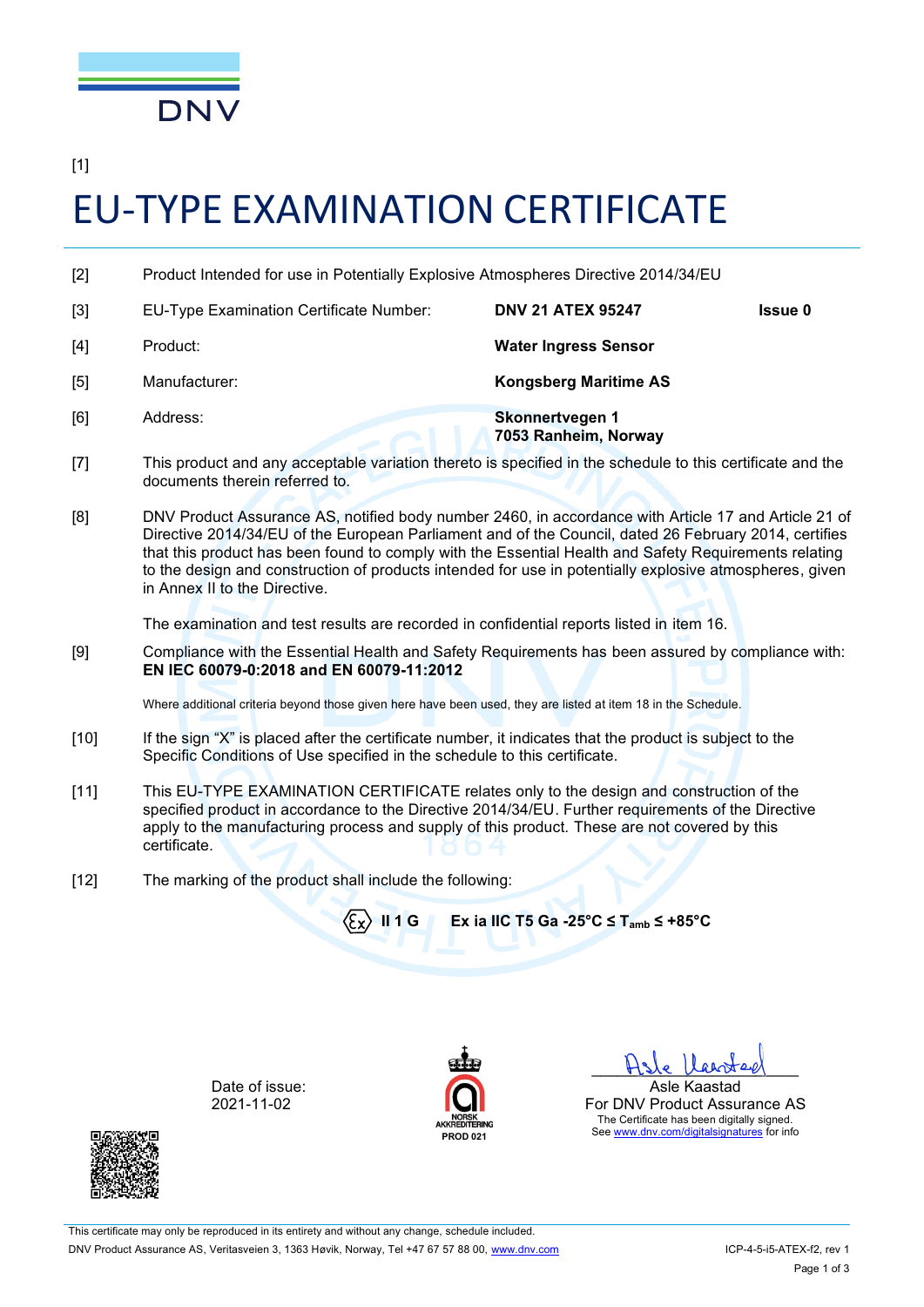

[13] **Schedule**

| $[14]$ | <b>EU-Type Examination Certificate No:</b>                                                                                                                                                                                                        | DNV 21 ATEX 95247 | Issue 0 |  |  |
|--------|---------------------------------------------------------------------------------------------------------------------------------------------------------------------------------------------------------------------------------------------------|-------------------|---------|--|--|
| $[15]$ | <b>Description of Product</b><br>The equipment is a water ingress sensor intended for water level detection on cargo holds, ballast tanks<br>and dry spaces of bulk carriers. The sensor is completely encapsulated an installed in a steel tube. |                   |         |  |  |
|        | <b>Type designation</b>                                                                                                                                                                                                                           |                   |         |  |  |
|        | GL-10/-CL<br>Sensor type __<br>Cable length in decimetres                                                                                                                                                                                         |                   |         |  |  |
|        | <b>Electrical Safety Parameters</b><br>Ui: 25,5 V<br>li: 122 mA<br>Pi: 0,78W<br>Ci: 73nF<br>Li: Negligible                                                                                                                                        |                   |         |  |  |
|        | Power-supply and signal connection in separate circuits and by separate diode safety barriers with<br>output characteristics corresponding to the above listed parameters.                                                                        |                   |         |  |  |
|        | The stated input values are Ui, Ii, and Pi are to regard as separate maximum values. It is a<br>precondition that the supply barriers have linear resistive output characteristic.                                                                |                   |         |  |  |
|        | <b>Ambient temperature:</b><br>-25 $^{\circ}$ C to +85 $^{\circ}$ C<br><b>Routine tests</b><br>None                                                                                                                                               | 1864              |         |  |  |
| $[16]$ | <b>Report No.: 294583</b><br>Project No.: PRJN-294583-2021-PA-NOR                                                                                                                                                                                 |                   |         |  |  |
| $[17]$ | <b>Specific Conditions of Use</b><br>None                                                                                                                                                                                                         |                   |         |  |  |
| $[18]$ | <b>Essential Health and Safety Requirements</b>                                                                                                                                                                                                   |                   |         |  |  |
|        | Met by compliance with the requirements mentioned in item 9.                                                                                                                                                                                      |                   |         |  |  |
|        |                                                                                                                                                                                                                                                   |                   |         |  |  |